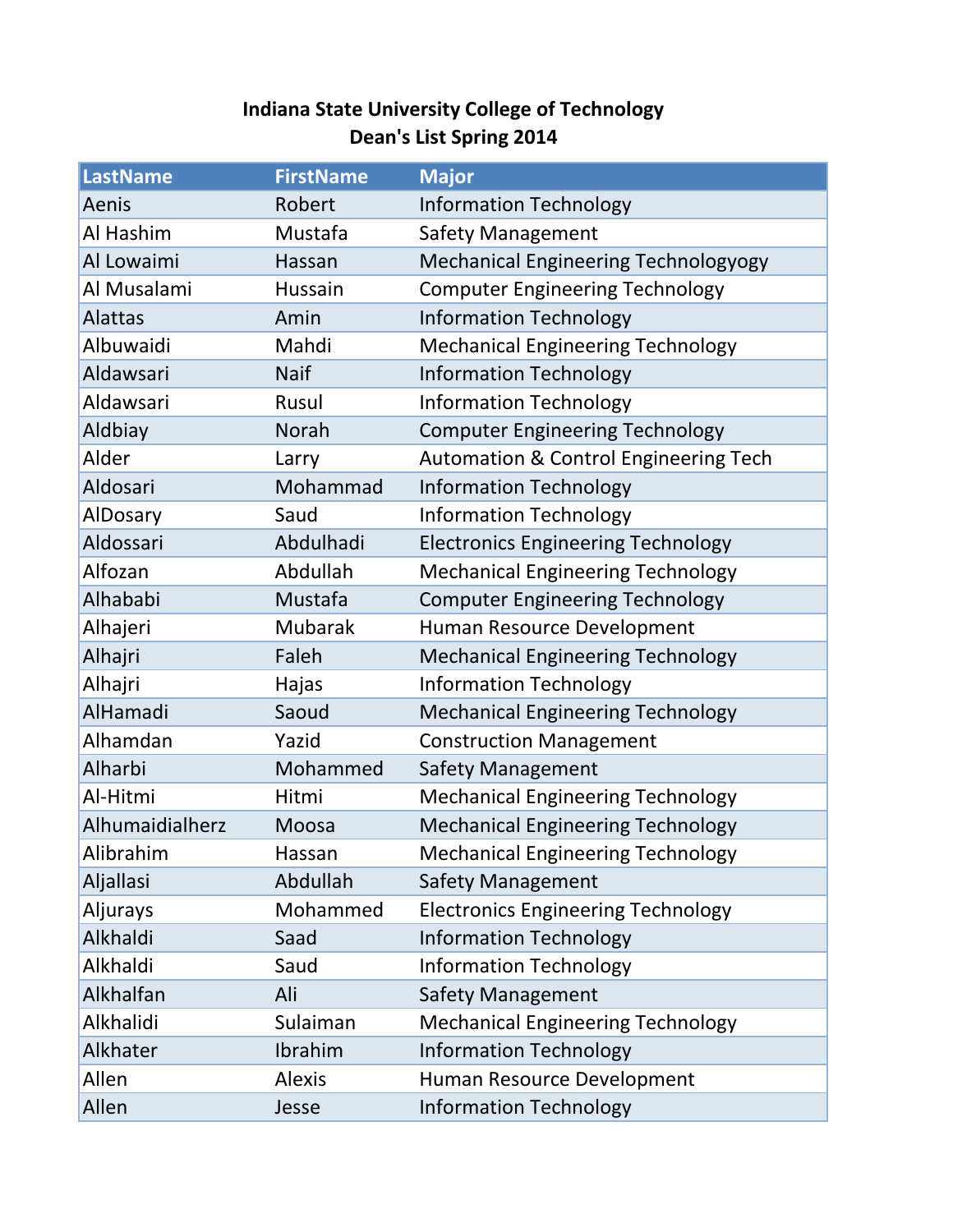| AL-Malki        | Mohammed       | Human Resource Development                       |
|-----------------|----------------|--------------------------------------------------|
| Almansoori      | <b>Bakheet</b> | Human Resource Development                       |
| Almansoori      | Musallam       | Human Resource Development                       |
| Almari          | Faisal         | <b>Safety Management</b>                         |
| Almarri         | Salem          | <b>Safety Management</b>                         |
| Almazrouei      | Suhail         | Human Resource Development                       |
| Almuhaishi      | Mustafa        | <b>Computer Engineering Technology</b>           |
| Almuhamidh      | Abdulrahman    | <b>Mechanical Engineering Technology</b>         |
| Alnakhlawi      | Ali            | <b>Mechanical Engineering Technology</b>         |
| <b>Alnasir</b>  | Mohammed       | <b>Professional Aviation Flight Technology</b>   |
| Alqashanin      | Mana           | <b>Information Technology</b>                    |
| Alramah         | Omar           | <b>Mechanical Engineering Technology</b>         |
| Alrashdi        | Mohamed        | Human Resource Development                       |
| Alresheed       | Abdulrahman    | <b>Electronics Engineering Technology</b>        |
| Alshehri        | Mohammed       | <b>Automation &amp; Control Engineering Tech</b> |
| Altuwayjiri     | Mohammed       | <b>Electronics Engineering Technology</b>        |
| Alyami          | Turki          | <b>Electronics Engineering Technology</b>        |
| Anderson        | Austin         | <b>Professional Aviation Flight Technology</b>   |
| Arnholt         | Cole           | <b>Information Technology</b>                    |
| Arrojo          | Anthony        | <b>Information Technology</b>                    |
| Ash             | Lacey          | Human Resource Development                       |
| Ashby           | Richard        | <b>Advanced Manufacturing Management</b>         |
| Axe             | Joshua         | <b>Information Technology</b>                    |
| <b>Baghlaf</b>  | Hassan         | <b>Electronics Engineering Technology</b>        |
| <b>Baitsaid</b> | Musallam       | <b>Information Technology</b>                    |
| <b>Beaver</b>   | <b>Derek</b>   | <b>Aviation Management</b>                       |
| <b>Beckwith</b> | Seth           | <b>Mechanical Engineering Technology</b>         |
| <b>Bokhari</b>  | Moaed          | <b>Electronics Engineering Technology</b>        |
| <b>Bond</b>     | <b>Blaine</b>  | <b>Computer Engineering Technology</b>           |
| <b>Bonk</b>     | Melissa        | <b>Textiles, Apparel &amp; Merchandising</b>     |
| <b>Boose</b>    | Jake           | <b>Construction Management</b>                   |
| Borkowski       | Daniel         | <b>Safety Management</b>                         |
| <b>Boyer</b>    | Colby          | <b>Construction Management</b>                   |
| Brandenberger   | James          | <b>Electronics Engineering Technology</b>        |
| <b>Briggs</b>   | Jeffrey        | <b>Electronics Engineering Technology</b>        |
| <b>Brown</b>    | Kenneth        | <b>Computer Engineering Technology</b>           |
| <b>Bryant</b>   | Aaron          | <b>Mechanical Engineering Technology</b>         |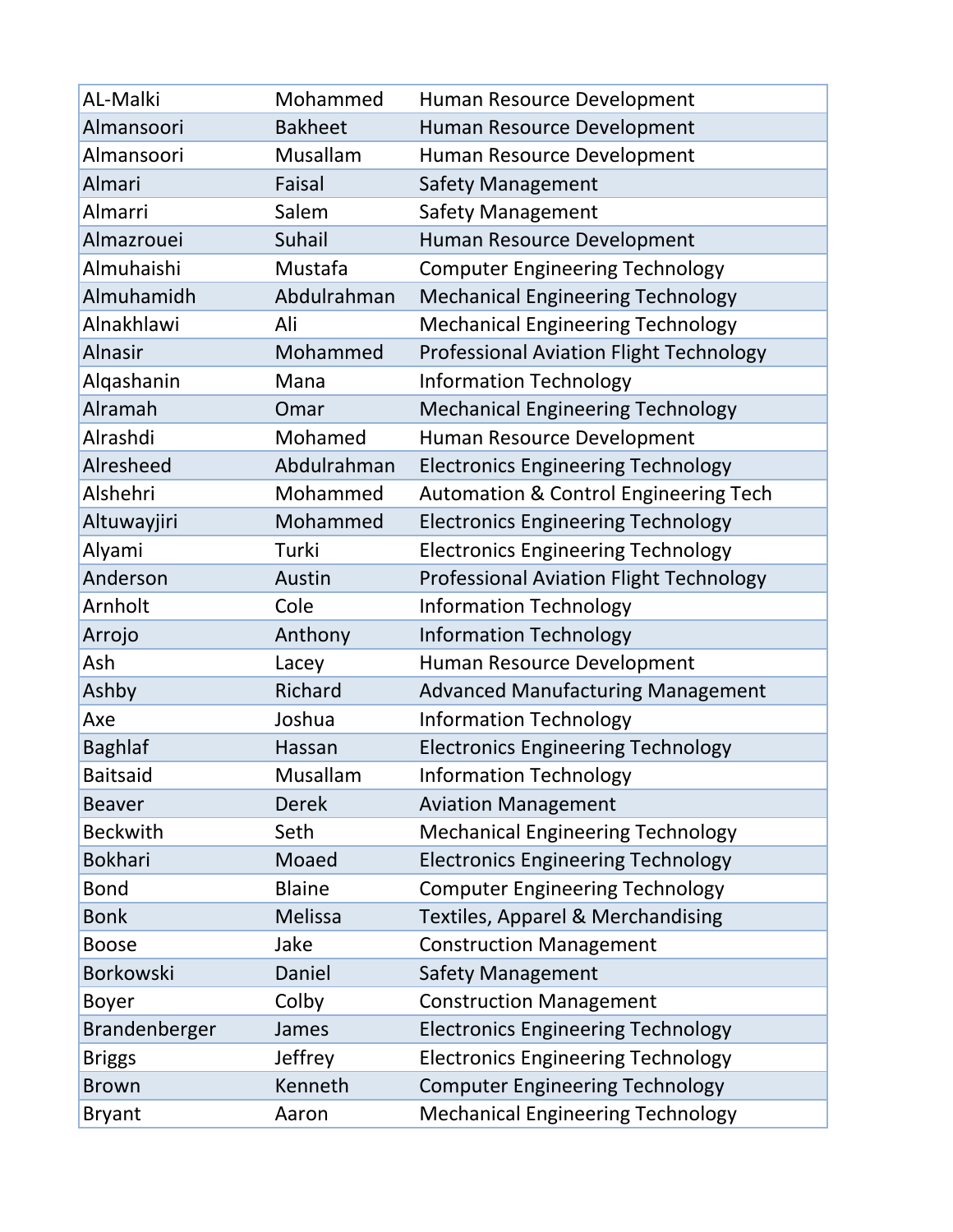| <b>Bryant</b>  | Asha           | <b>Textiles, Apparel &amp; Merchandising</b>   |
|----------------|----------------|------------------------------------------------|
| <b>Bryant</b>  | Spencer        | <b>Professional Aviation Flight Technology</b> |
| <b>Bukhary</b> | Zain           | <b>Electronics Engineering Technology</b>      |
| <b>Bunch</b>   | Samuel         | <b>Information Technology</b>                  |
| <b>Burton</b>  | Brooklyn       | Human Resource Development                     |
| <b>Butler</b>  | Taylor         | <b>Aviation Management</b>                     |
| Carpenter      | Christopher    | <b>Professional Aviation Flight Technology</b> |
| Cattoi         | Charles        | <b>Aviation Management</b>                     |
| Cauley         | Gary           | <b>Aviation Management</b>                     |
| Chao           | Kelvin U Hin   | <b>Construction Management</b>                 |
| Cleghorn       | Kenneth        | <b>Information Technology</b>                  |
| Clendenen      | Adam           | <b>Computer Engineering Technology</b>         |
| Coe            | Jacob          | <b>Mechanical Engineering Technology</b>       |
| Coffman        | Amanda         | <b>Interior Design</b>                         |
| Cole           | Joseph         | <b>Information Technology</b>                  |
| Cottom         | James          | Human Resource Development                     |
| Coulston       | Stephen        | <b>Professional Aviation Flight Technology</b> |
| Crawford       | <b>Beau</b>    | <b>Mechanical Engineering Technology</b>       |
| Culley         | <b>Matthew</b> | <b>Aviation Management</b>                     |
| Darji          | <b>Krunal</b>  | <b>Computer Engineering Technology</b>         |
| Daunhauer      | Collin         | <b>Technology &amp; Engineering Education</b>  |
| <b>Davis</b>   | Kristopher     | <b>Computer Engineering Technology</b>         |
| Doppler        | Alexander      | <b>Construction Management</b>                 |
| Douglas-Allen  | Sydney         | <b>Textiles, Apparel &amp; Merchandising</b>   |
| Draughn        | Jonathan       | <b>Computer Engineering Technology</b>         |
| Edwards        | Jordan         | <b>Mechanical Engineering Technology</b>       |
| Enriquez       | Michael        | <b>Information Technology</b>                  |
| Ervin          | <b>Nicole</b>  | <b>Professional Aviation Flight Technology</b> |
| Erwin          | <b>Tucker</b>  | <b>Mechanical Engineering Technology</b>       |
| Eubank         | Kyla           | Textiles, Apparel & Merchandising              |
| Fateel         | Fatimah        | <b>Information Technology</b>                  |
| Fateel         | Mobeen         | <b>Information Technology</b>                  |
| Faulkenburg    | Austin         | <b>Construction Management</b>                 |
| Fenwick        | Jordan         | <b>Information Technology</b>                  |
| Ferrell        | <b>Byron</b>   | <b>Mechanical Engineering Technology</b>       |
| Fiel           | Filomeno       | <b>Adult &amp; Career Education</b>            |
| Flippo         | Taylor         | <b>Automotive Engineering Technology</b>       |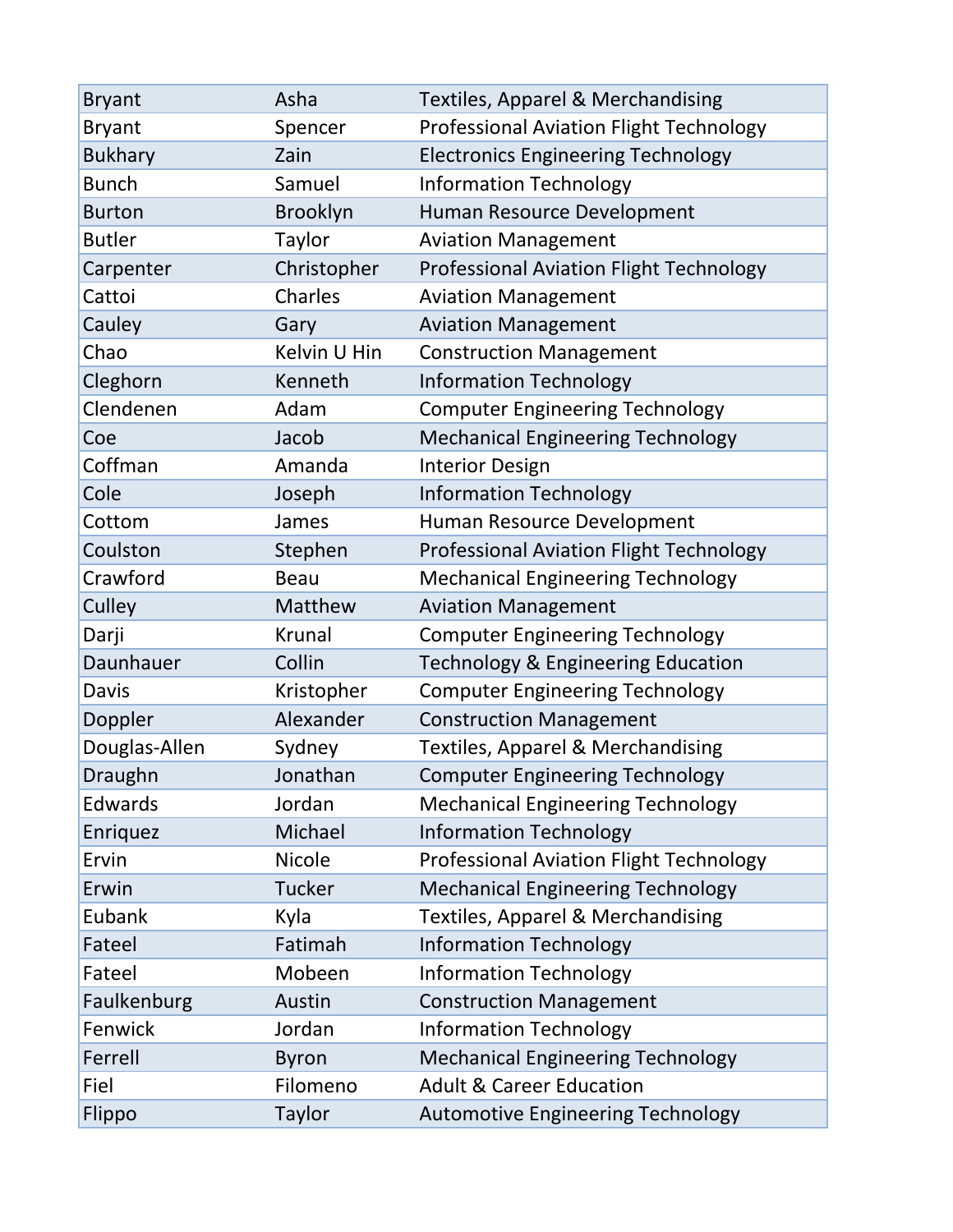| Fosnot           | <b>Bobbi</b>   | <b>Aviation Management</b>                     |
|------------------|----------------|------------------------------------------------|
| Fox              | Michelle       | Human Resource Development                     |
| Fox              | Robert         | <b>Electronics Engineering Technology</b>      |
| Fultz            | Clarence       | <b>Mechanical Engineering Technology</b>       |
| Gardner          | James          | <b>Computer Engineering Technology</b>         |
| Gilbert          | Holly          | Human Resource Development                     |
| Gillman          | Nehemiah       | <b>Computer Engineering Technology</b>         |
| Ginanni          | Angela         | Human Resource Development                     |
| Goelz            | Matthew        | <b>Mechanical Engineering Technology</b>       |
| Goodrum-Mitchell | Heavenly       | <b>Computer Engineering Technology</b>         |
| Grass            | Jacob          | <b>Mechanical Engineering Technology</b>       |
| Greer            | Holly          | Human Resource Development                     |
| Griffin          | Ross           | <b>Aviation Management</b>                     |
| Groce            | Daniel         | <b>Information Technology</b>                  |
| Haddad IV        | Joseph         | <b>Professional Aviation Flight Technology</b> |
| Hampton          | Tomiko         | Human Resource Development                     |
| Hand             | Schuyler       | <b>Construction Management</b>                 |
| Hannah           | <b>Tyler</b>   | <b>Aviation Management</b>                     |
| Harrison         | Courtney       | <b>Interior Design</b>                         |
| Haugh            | Faith          | <b>Textiles, Apparel &amp; Merchandising</b>   |
| <b>Helming</b>   | <b>Kristin</b> | Human Resource Development                     |
| Henderson        | Agnes          | Human Resource Development                     |
| Henrickson       | Ryan           | <b>Aviation Management</b>                     |
| <b>Herrick</b>   | <b>Derek</b>   | <b>Technology &amp; Engineering Education</b>  |
| Hickey           | Mariah         | Safety Management                              |
| Holland          | <b>Trey</b>    | <b>Information Technology</b>                  |
| Hollifield       | Luke           | <b>Computer Engineering Technology</b>         |
| Hood             | Joshua         | Human Resource Development                     |
| Howard           | Devin          | <b>Information Technology</b>                  |
| Howe             | Jacob          | <b>Aviation Management</b>                     |
| Howe             | Tyler          | <b>Information Technology</b>                  |
| Huber            | Moriah         | <b>Information Technology</b>                  |
| <b>Hughes</b>    | John           | <b>Mechanical Engineering Technology</b>       |
| Hurley           | Alisha         | <b>Textiles, Apparel &amp; Merchandising</b>   |
| Hyde             | Nathaniel      | <b>Aviation Management</b>                     |
| Ingle            | Logan          | <b>Technology Management</b>                   |
| Ingram           | James          | <b>Electronics Engineering Technology</b>      |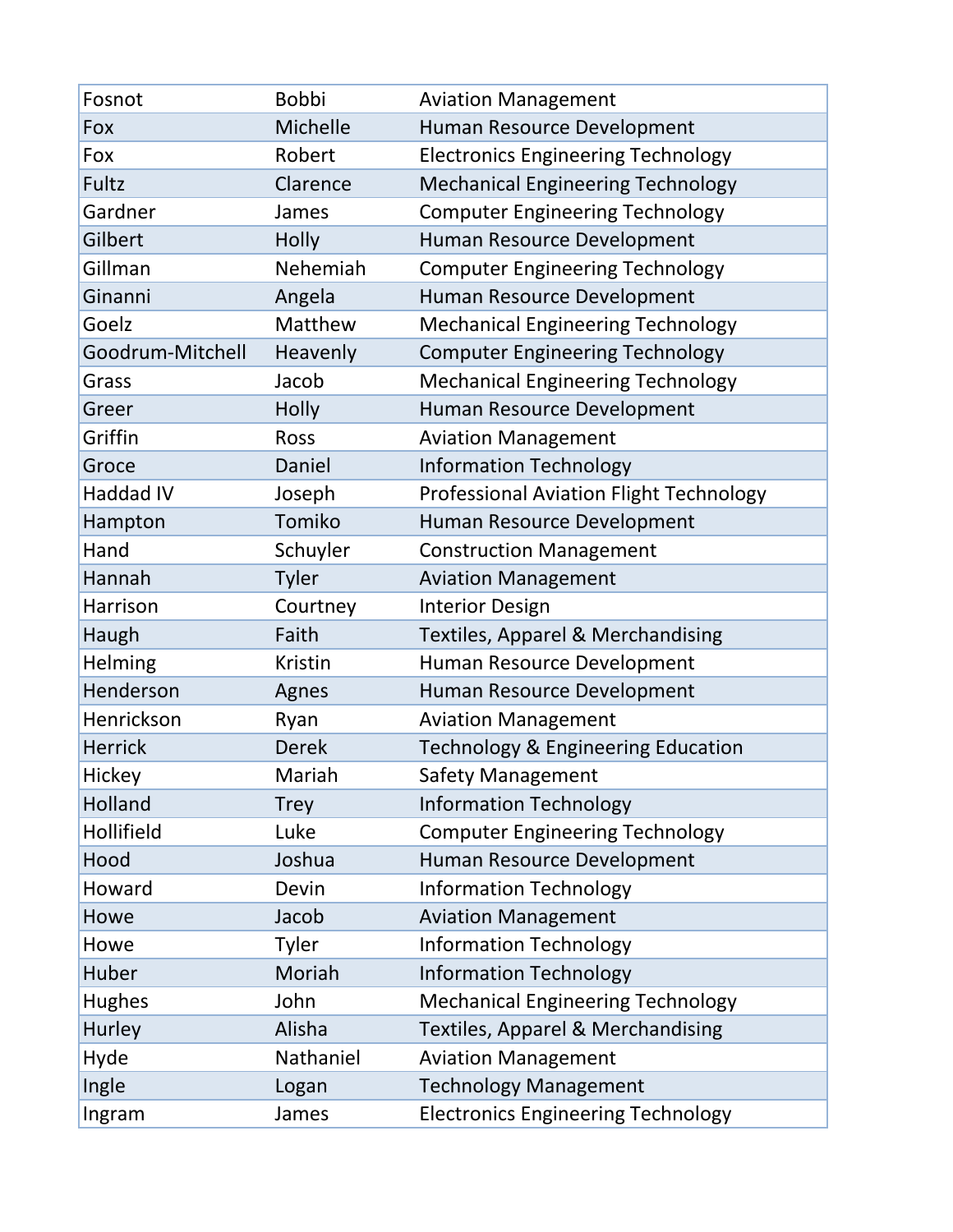| Iragi              | <b>Moke</b> | <b>Information Technology</b>                  |
|--------------------|-------------|------------------------------------------------|
| Ivanovich          | Jordan      | <b>Aviation Management</b>                     |
| Joiner             | Sir James   | <b>Interior Design</b>                         |
| Jones              | Clarissa    | Human Resource Development                     |
| Jones              | Sloan       | <b>Textiles, Apparel &amp; Merchandising</b>   |
| Jude               | Robert      | <b>Construction Management</b>                 |
| Julius             | Allison     | Human Resource Development                     |
| Kang               | Hyuewon     | <b>Aviation Management</b>                     |
| <b>Kays</b>        | Jason       | <b>Electronics Engineering Technology</b>      |
| Kelsaw             | Keenan      | <b>Information Technology</b>                  |
| <b>Kesner</b>      | Jordan      | <b>Professional Aviation Flight Technology</b> |
| Ketcham            | Max         | <b>Electronics Engineering Technology</b>      |
| Kim                | Joo Yeon    | Packaging Engineering Technology               |
| <b>King</b>        | Cody        | <b>Information Technology</b>                  |
| <b>Kissel</b>      | David       | <b>Professional Aviation Flight Technology</b> |
| Koertge            | Christopher | <b>Aviation Management</b>                     |
| Koronkiewicz       | Steven      | Technology & Engineering Education             |
| Kortz              | Bethany     | Human Resource Development                     |
| <b>Kreps</b>       | Stephanie   | <b>Interior Design</b>                         |
| LaFary             | Jason       | <b>Professional Aviation Flight Technology</b> |
| Lahee              | Zachariah   | <b>Computer Engineering Technology</b>         |
| Lewis              | Misty       | Human Resource Development                     |
| Lindsay            | Sarah       | <b>Adult &amp; Career Education</b>            |
| Lopez              | Jonathan    | <b>Construction Management</b>                 |
| Magrum             | Joel        | <b>Aviation Management</b>                     |
| Mahoney            | Kyler       | <b>Mechanical Engineering Technology</b>       |
| Matherly           | David       | <b>Aviation Management</b>                     |
| May                | Michael     | <b>Construction Management</b>                 |
| <b>McCallister</b> | Ashley      | Human Resource Development                     |
| <b>McClure</b>     | Kevin       | <b>Construction Management</b>                 |
| <b>McFall</b>      | Shelby      | <b>Textiles, Apparel &amp; Merchandising</b>   |
| McKnight           | Patrice     | <b>Adult &amp; Career Education</b>            |
| Meisberger         | Jordyn      | <b>Construction Management</b>                 |
| Messmer            | Luke        | <b>Mechanical Engineering Technology</b>       |
| Middleton          | Steven      | <b>Aviation Management</b>                     |
| Miller             | Kimberly    | <b>Professional Aviation Flight Technology</b> |
| Modlin             | Jacob       | <b>Professional Aviation Flight Technology</b> |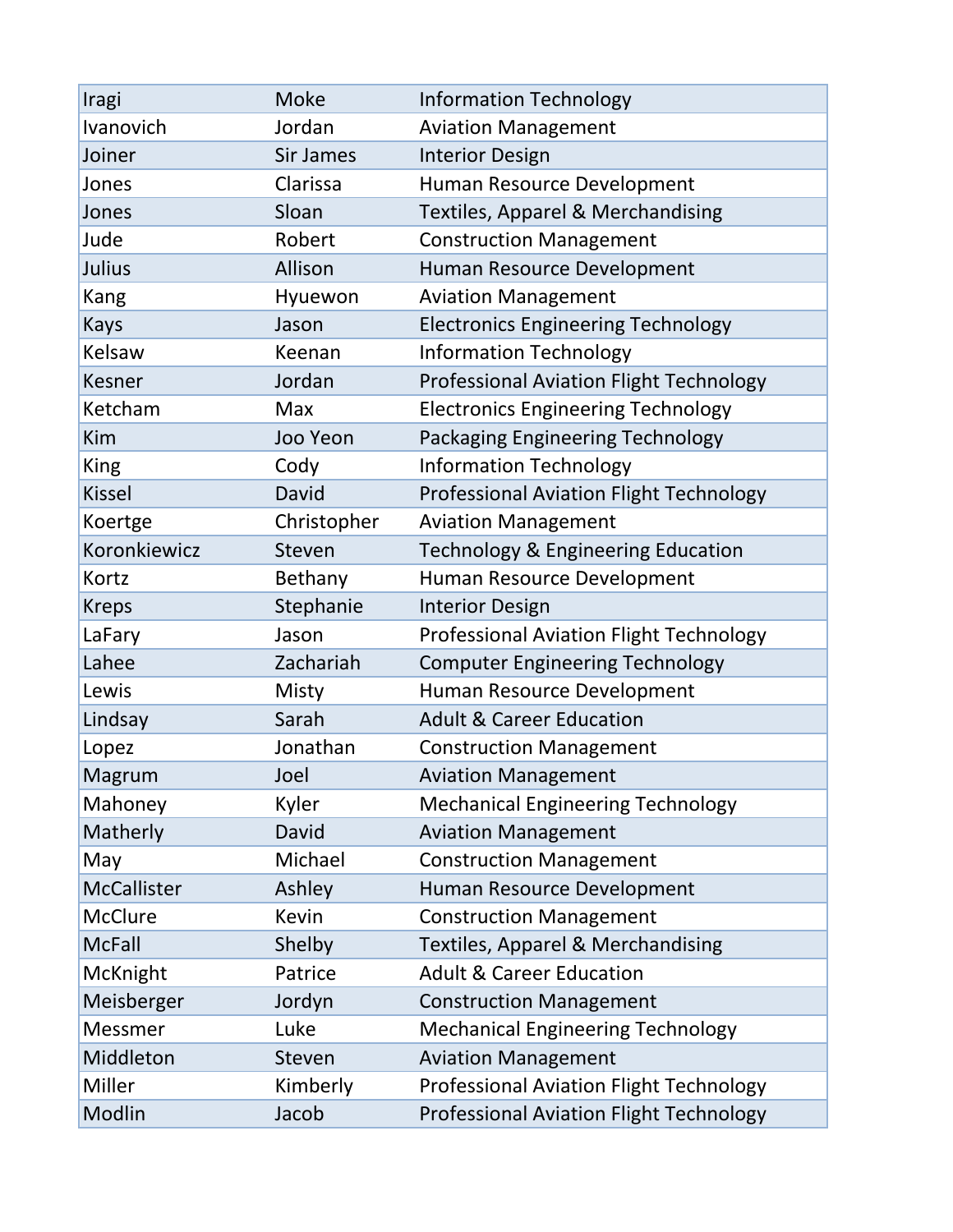| Monte          | Austin         | <b>Information Technology</b>                    |
|----------------|----------------|--------------------------------------------------|
| Montel         | Austin         | <b>Automation &amp; Control Engineering Tech</b> |
| Morgan         | Manning        | <b>Aviation Management</b>                       |
| <b>Munro</b>   | Timothy        | <b>Mechanical Engineering Technology</b>         |
| <b>Myers</b>   | James          | <b>Computer Engineering Technology</b>           |
| Napier         | <b>Kyleigh</b> | Human Resource Development                       |
| Napier         | <b>Travis</b>  | <b>Mechanical Engineering Technology</b>         |
| Nepote         | Domenic        | Automation & Control Engineering Tech            |
| Neuenschwander | Amber          | <b>Interior Design</b>                           |
| <b>Niese</b>   | Grant          | <b>Mechanical Engineering Technology</b>         |
| Nixon          | <b>Trey</b>    | <b>Mechanical Engineering Technology</b>         |
| <b>Noel</b>    | Chelsea        | <b>Professional Aviation Flight Technology</b>   |
| Nover          | Adam           | <b>Information Technology</b>                    |
| Orman          | Janet          | <b>Adult &amp; Career Education</b>              |
| O'Rourke       | Sarah          | Human Resource Development                       |
| Otto           | Shayna         | <b>Information Technology</b>                    |
| Page           | Presley        | <b>Computer Engineering Technology</b>           |
| Palmerton      | Ryan           | <b>Mechanical Engineering Technology</b>         |
| Patterson      | Ethan          | <b>Aviation Management</b>                       |
| Patterson      | John           | <b>Construction Management</b>                   |
| Paulose        | Ann            | <b>Aviation Management</b>                       |
| Pearson        | <b>Bryce</b>   | <b>Safety Management</b>                         |
| Pflaum         | Michelle       | <b>Construction Management</b>                   |
| <b>Pilalis</b> | Alexander      | <b>Information Technology</b>                    |
| Ponder         | <b>Brandi</b>  | <b>Safety Management</b>                         |
| Real           | James          | <b>Construction Management</b>                   |
| Reece          | Jason          | <b>Automation &amp; Control Engineering Tech</b> |
| <b>Retseck</b> | Halcyon        | <b>Textiles, Apparel &amp; Merchandising</b>     |
| Ridley         | Rassan         | <b>Textiles, Apparel &amp; Merchandising</b>     |
| Robinaugh      | Erika          | <b>Textiles, Apparel &amp; Merchandising</b>     |
| Robinaugh      | Haley          | <b>Interior Design</b>                           |
| Robinson       | <b>Derrick</b> | <b>Information Technology</b>                    |
| Roedel         | Scott          | <b>Adult &amp; Career Education</b>              |
| <b>Rollins</b> | <b>Travis</b>  | <b>Electronics Engineering Technology</b>        |
| Russell        | Robert         | <b>Information Technology</b>                    |
| Salinetro      | Adam           | <b>Mechanical Engineering Technology</b>         |
| Schitter       | Ben            | <b>Construction Management</b>                   |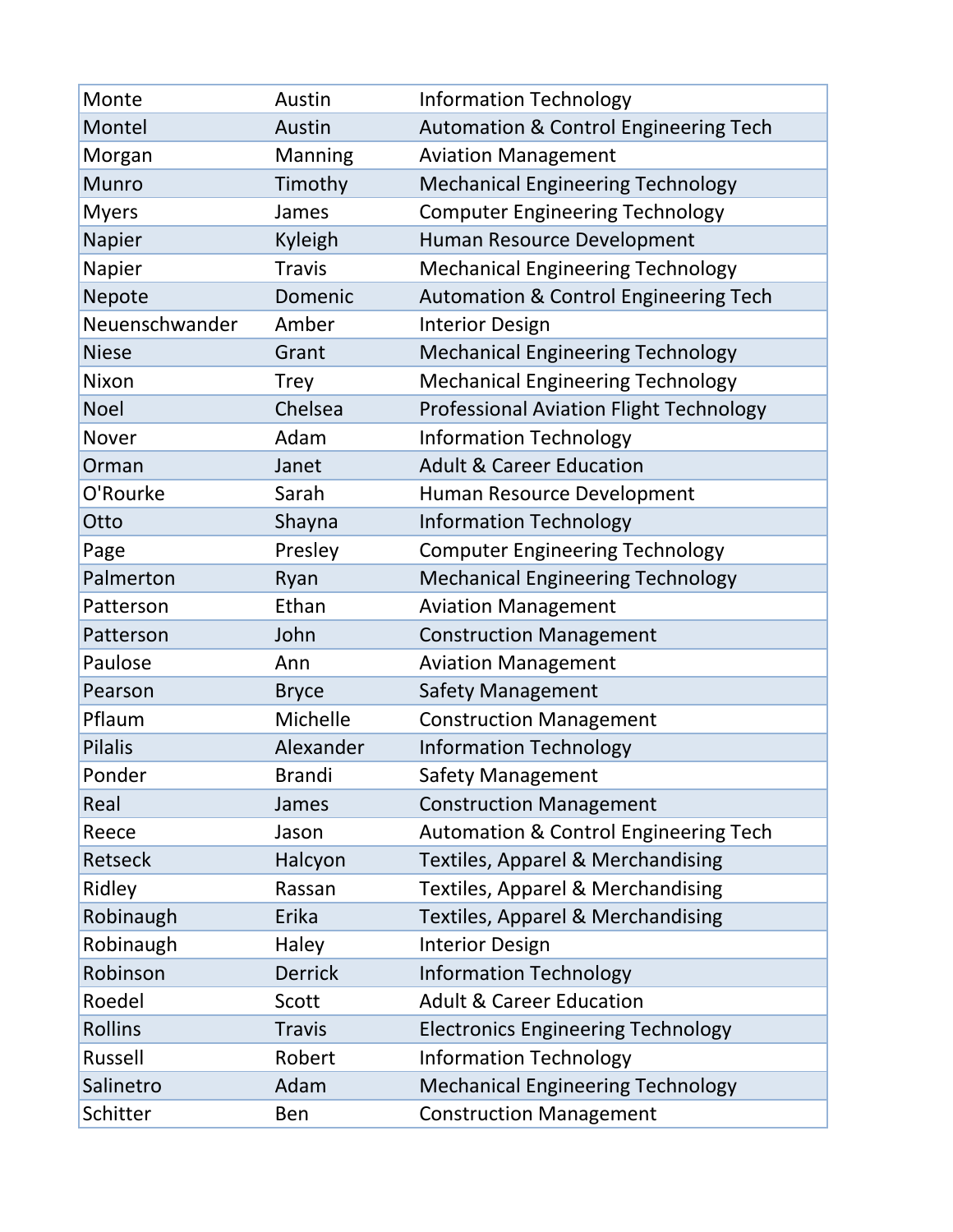| <b>Schunk</b>    | Josiah          | <b>Computer Engineering Technology</b>           |
|------------------|-----------------|--------------------------------------------------|
| Schutte          | Jacob           | <b>Professional Aviation Flight Technology</b>   |
| <b>Servis</b>    | Eric            | <b>Information Technology</b>                    |
| Shaul            | <b>Blake</b>    | <b>Aviation Management</b>                       |
| Shaw             | Cody            | Automation & Control Engineering Tech            |
| <b>Sinders</b>   | Sean            | <b>Computer Engineering Technology</b>           |
| <b>Sinnari</b>   | Abdulrahman     | <b>Information Technology</b>                    |
| Sion             | Flavien         | <b>Mechanical Engineering Technology</b>         |
| Smith            | Andrew          | <b>Construction Management</b>                   |
| Smith            | <b>Travis</b>   | <b>Construction Management</b>                   |
| Solano           | Jessenia        | <b>Textiles, Apparel &amp; Merchandising</b>     |
| Spaulding        | Jonathan        | <b>Aviation Management</b>                       |
| <b>Spires</b>    | Christian       | <b>Construction Management</b>                   |
| Stamper          | Justin          | <b>Aviation Management</b>                       |
| <b>Steinberg</b> | Samir           | <b>Automotive Engineering Technology</b>         |
| <b>Strange</b>   | <b>Derek</b>    | <b>Mechanical Engineering Technology</b>         |
| <b>Sweatt</b>    | Lucas           | <b>Construction Management</b>                   |
| Taylor           | Deandre         | <b>Mechanical Engineering Technology</b>         |
| Teaford          | Christopher     | <b>Aviation Management</b>                       |
| Terry            | Jacob           | <b>Information Technology</b>                    |
| Thayer           | Ryan            | <b>Mechanical Engineering Technology</b>         |
| <b>Theriault</b> | Holden          | <b>Information Technology</b>                    |
| Thiessen         | Joseph          | <b>Automotive Engineering Technology</b>         |
| Tobiqi           | Anas            | <b>Computer Engineering Technology</b>           |
| <b>Trexler</b>   | <b>Nicholas</b> | <b>Electronics Engineering Technology</b>        |
| Tucker           | Matthew         | <b>Mechanical Engineering Technology</b>         |
| <b>Vanness</b>   | Zackary         | <b>Mechanical Engineering Technology</b>         |
| Vasquez          | Alonzo          | <b>Mechanical Engineering Technology</b>         |
| <b>Vieck</b>     | Katie           | Textiles, Apparel & Merchandising                |
| Walker           | <b>Brianna</b>  | Human Resource Development                       |
| Wallace          | Christopher     | <b>Automation &amp; Control Engineering Tech</b> |
| Walsh            | Aaron           | <b>Professional Aviation Flight Technology</b>   |
| <b>Walters</b>   | Katelyn         | <b>Professional Aviation Flight Technology</b>   |
| Weldon           | William         | <b>Aviation Management</b>                       |
| Wesley           | Aaron           | <b>Information Technology</b>                    |
| White            | Shawn           | <b>Construction Management</b>                   |
| Wickware-Kelly   | Domonique       | <b>Information Technology</b>                    |